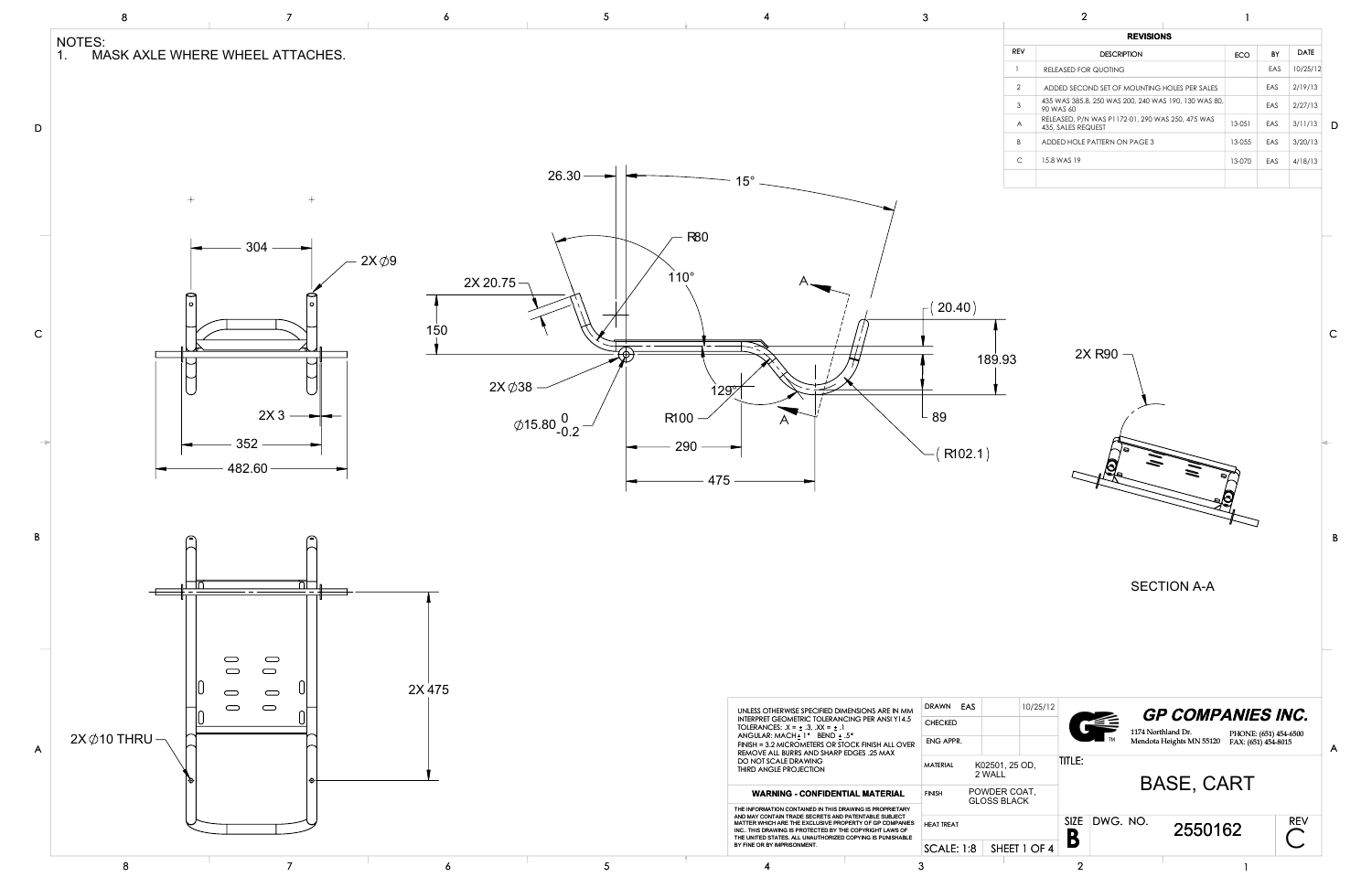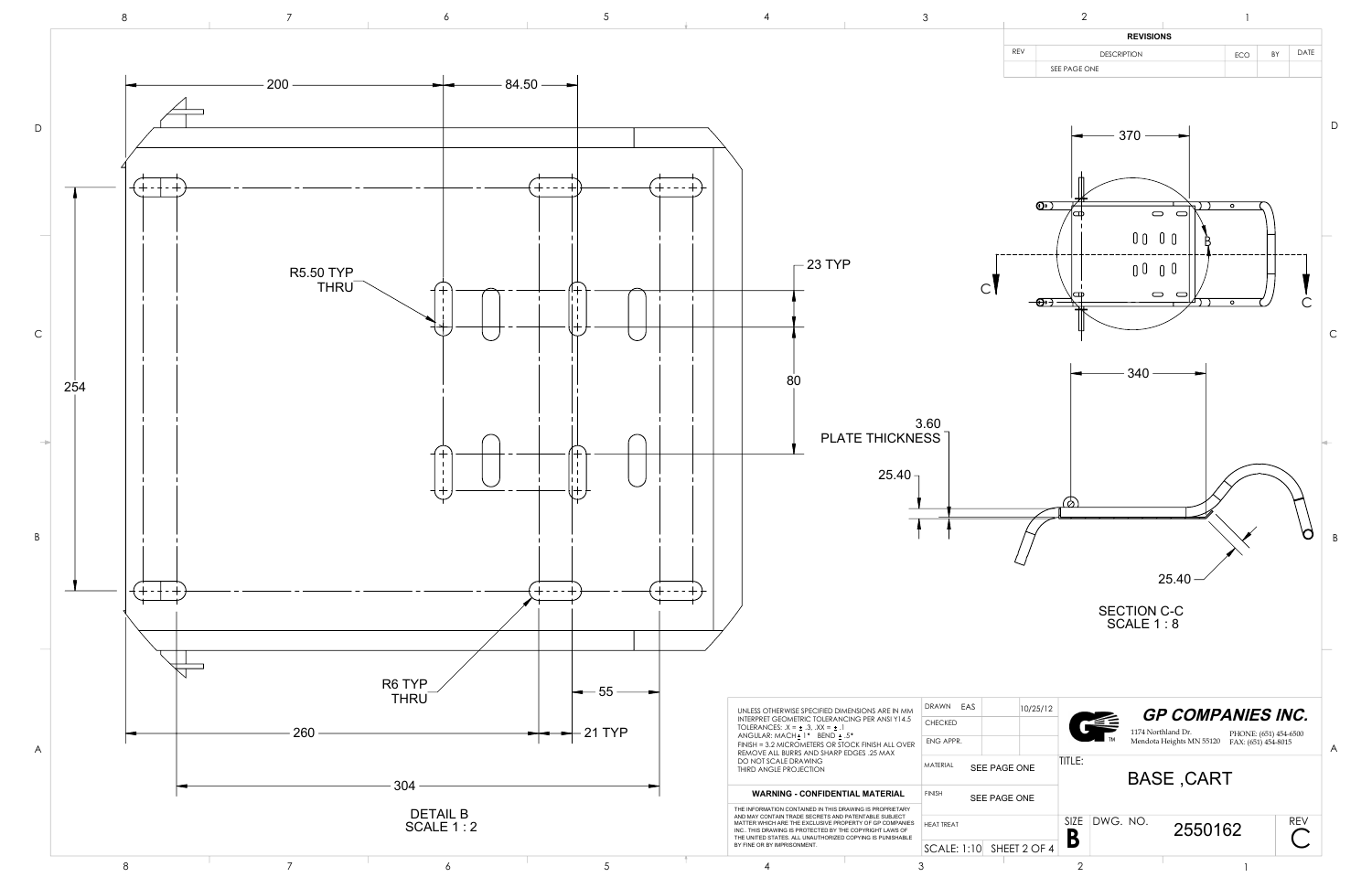

| 3                                                                                 |                         | $\sqrt{2}$                |                                        |                                  |                                               | 1                                                                        |    |            |                            |
|-----------------------------------------------------------------------------------|-------------------------|---------------------------|----------------------------------------|----------------------------------|-----------------------------------------------|--------------------------------------------------------------------------|----|------------|----------------------------|
|                                                                                   |                         |                           |                                        | <b>REVISIONS</b>                 |                                               |                                                                          |    |            |                            |
|                                                                                   | REV                     |                           | <b>DESCRIPTION</b>                     |                                  |                                               | ECO                                                                      | BY | DATE       |                            |
|                                                                                   | $\bigcirc$<br>$\bullet$ | SEE PAGE ONE<br>∞<br>▭    | $\bigcirc$<br>$0\;0$<br>0 <sup>0</sup> | 0 <sub>0</sub><br>0 <sup>0</sup> | $\overline{\circ}$<br>$\overline{\circ}$      |                                                                          |    |            | $\mathsf D$<br>$\mathsf C$ |
|                                                                                   |                         |                           |                                        |                                  |                                               |                                                                          |    | s.         | B                          |
| EAS<br>DRAWN<br>CHECKED<br>ENG APPR.<br>MATERIAL<br><b>FINISH</b><br>SEE PAGE ONE | SEE PAGE ONE            | 3/20/13<br>TITLE:<br>SIZE | DWG. NO.                               | 1174 Northland Dr.               | Mendota Heights MN 55120<br><b>BASE, CART</b> | <b>GP COMPANIES INC.</b><br>PHONE: (651) 454-6500<br>FAX: (651) 454-8015 |    | <b>REV</b> | A                          |
| HEAT TREAT<br>SCALE: 1:10                                                         | SHEET 3 OF 4            | B                         |                                        |                                  | 2550162                                       |                                                                          |    |            |                            |
|                                                                                   |                         | $\overline{2}$            |                                        |                                  |                                               |                                                                          |    |            |                            |